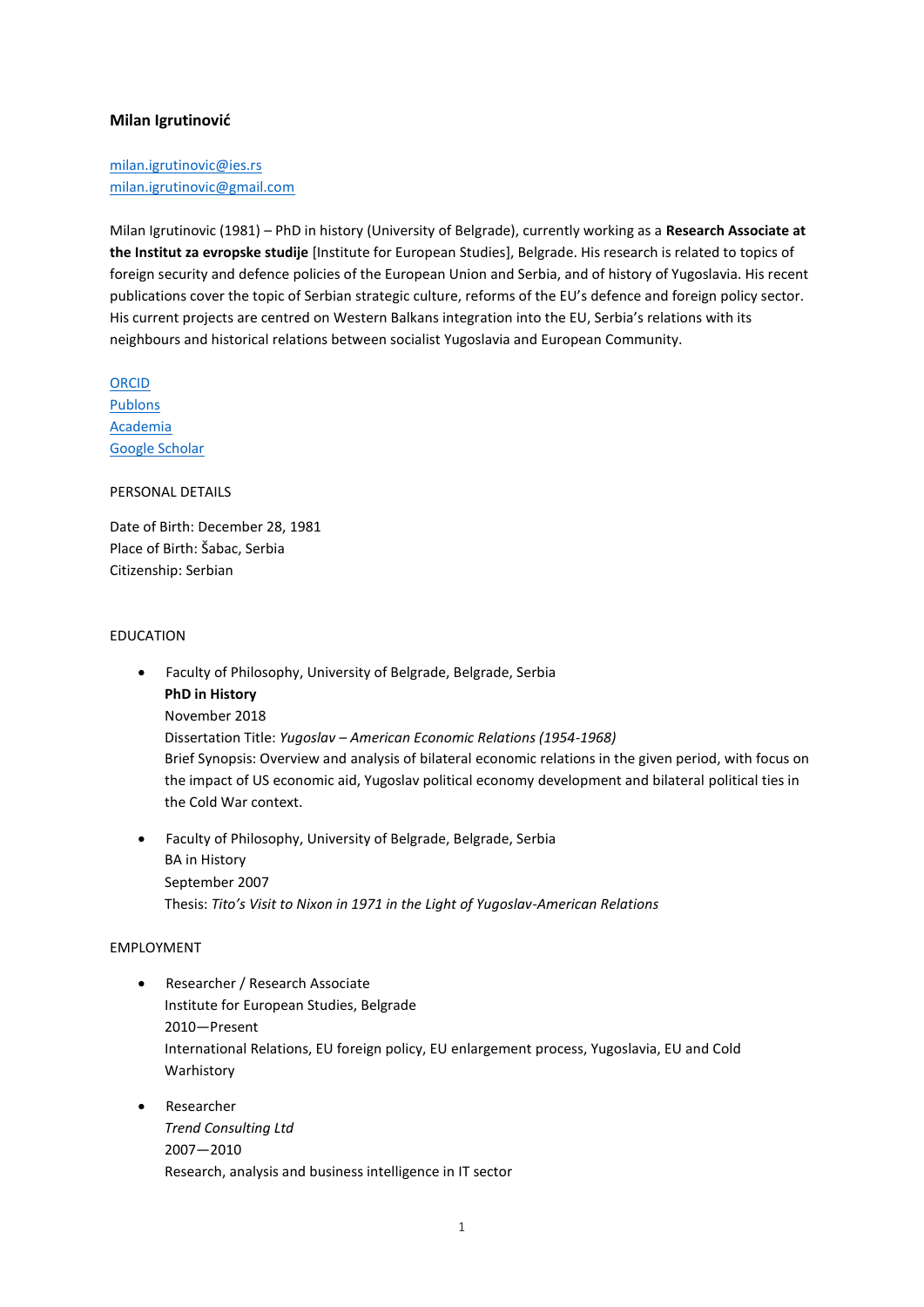#### PROFESSIONAL ENGAGEMENT

- 2016 on-going expert member of the [National Convention on the EU -](https://www.eukonvent.org/radne-grupe-new/spoljni-odnosi) Working Group for Foreign, [Security and Defence Policy \(Chapter 31\)](https://www.eukonvent.org/radne-grupe-new/spoljni-odnosi) The Working Group monitors the progress of EU accession process related to Chapter31; it helps the National Assembly in related tasks, takes part in preparing strategic documents and provides expert analyses and input.
- 2020 *Security and Legal Impacts of Strengthened Border Protection in Western Balkans: Lessons Learned from 2015 and 2016* Partner Country Co-director for the NATO SPS Advanced Research Workshop project (SPS.ARW.G5719)
- 2018-19 *Project Towards the Lasting Resolution of Open Disputes between Serbia and its Neighbours* Research for the Center for Applied European Studies, Belgrade.
- 2018 Project *The European Answer to the Chinese Belt and Road Initiative* Senior Researcher for the European Policy Center, Belgrade, for Think Initiative, Austria.
- 2016-17 Project *Towards the New Foreign Policy Strategy of Serbia: Relations with Neighbours* Researcher for the Center for Applied European Studies, Belgrade.
- 2014 on-going *[Kultura](https://kpolisa.com/impresum/) polisa* (ISSN 1820-4589) member of the Editorial Board
- 2019 on-going *[Međunarodni](https://www.diplomacy.bg.ac.rs/casopisi/medjunarodni-problemi/) problemi* (ISSN 0025-8555) member of the Editorial Board

## PUBLICATIONS

## **Books and edited volumes**:

- *Jugoslavija i Evropska [zajednica 1957-1992: zbornik](https://drive.google.com/file/d/1tHanE594eM7_70lXsykhHPNo4lOQKFkG/view?usp=sharing) dokumenata* [Yugoslavia and the European Community 1957-1992: Collection of Documents] Editor, Arhiv Jugoslavije, Belgrade, 2020, 672 pp.
- *[Tri scenarija](https://drive.google.com/file/d/1OcDvTiiLMmk9NzVCHN4euN-UjWHdmVlO/view?usp=sharing) odnosa Srbije i Kosova i bezbednost Jugoistočne Evrope* [Three Scenarios for Serbia and Kosovo Relations and the Security in Southeastern Europe] with Jasna Filipović (eds), Centar za primenjene evropske studije, Belgrade, 2019, 284 pp.
- *Zajednička spoljna i bezbednosna politika Evropske [unije: aktuelni](https://drive.google.com/file/d/1ciYsKEjYtoMQTy-KKMKzEZA9E1owHwRZ/view?usp=sharing) izazovi* [European Union's Common Foreign and security Policy: Current Challenges] with Miša Đurković (eds), Institut za evropske studije, Belgrade, 2016, 206 pp.
- **•** [Izbeglištvo u učionici: srpskistudentiiđaci u VelikojBritaniji za vremePrvogsvetskog](https://drive.google.com/file/d/19EMUHljWL8f66iWXZ9M98mjiXE4OmpC3/view?usp=sharing) rata [Exile in the Classroom: Serbian Students and Pupils in Great Britain during the First World War] with Dejan Zec, Filip Baljkas and Miloš Paunović, Centar za sportsko nasleđe Jugoistočne Evrope, Belgrade, 2016, 411 pp.
- *Kriza Evropske [unije: okviri, dometi, trendovi](https://drive.google.com/file/d/1W2PaAYuQniJ1Amvc6oKyveUrU3aCohlB/view?usp=sharing)* [Crisis of the European Union: Framework, Reaches, **Trends**]

with Aleksandar Gajić (eds), Institut za evropske studije, Belgrade, 2013, 231 pp.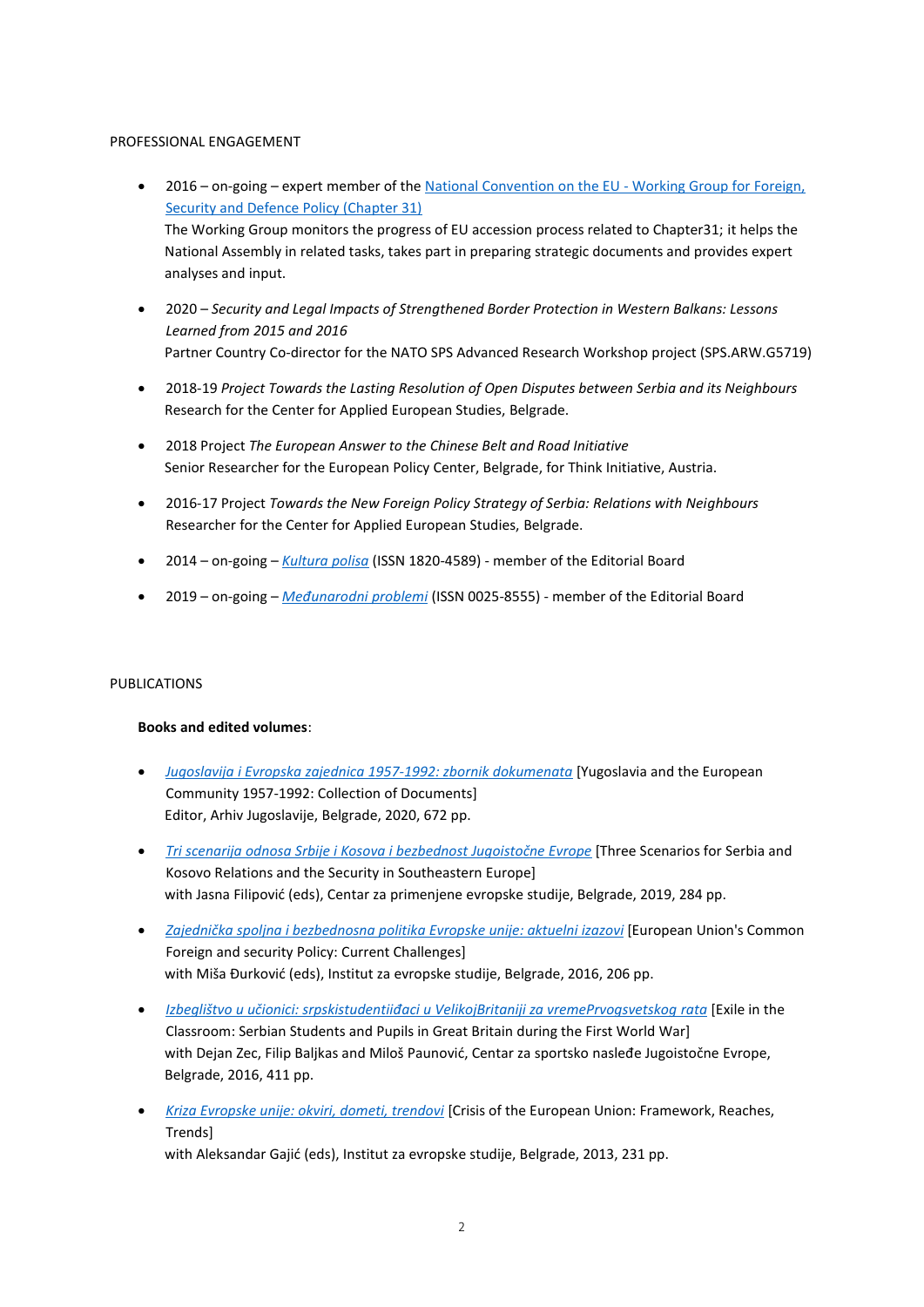## **Forthcoming monographs**:

- *Out of Focus: Socialist Yugoslavia and the European Community*, in 2021.
- *Yugoslav-American Economic Relations (1945–1971)*, in 2021.

#### **Journal articles and book chapters**:

- **•** Lazar M. Kostić kao istoričar [Lazar M. Kostić as a Historian] in Budimir Aleksid and Miša Đurkovid (eds), *Lazo M. Kostid: nauka, identitet, rodoljublje*, Institut za evropske studije i Institut za srpsku kulturu, Belgrade, 2020, ISBN 978-86-82057-72-2, pp. 94–120.
- *[Blumfildov model potkultura](https://drive.google.com/file/d/1mDVvzBz6IOte8xXCw4V_VbZPaz8WBJL-/view?usp=sharing) i moguda primena u razumevanju strateške kulture Srbije* [Bloomfield's Model of Subcultures and Its Possible Application in Understanding Serbia's Strategic Culture] *Vojno delo*, LXXI, 8/2019, pp. 273–293. Doi: 10.5937/vojdelo1908273I
- *Regionalni pristup Trampove [administracije Evropi: sanitarni](https://drive.google.com/file/d/1qjjB9u-vIJaXqT7zRIKVwDM9BImSk9B2/view?usp=sharing) kordon ka istoku i jugoistoku?* [The Trump Administration's Regional Approach to Europe: Cordon Sanitaire to the East and South-East?] in Vladimir Trapara and Aleksandar Jazid (eds), *Kontroverze spoljne politike SAD i međunarodnih odnosa u Trampovoj eri*, Institut za međunarodnu politiku i privredu, Belgrade, 2019, ISBN 978-86- 7067-268-0, pp. 89–107.
- *[A Historical Perspective on Distance and Global Politics as Factors of Serbian -](https://drive.google.com/file/d/18_KEDL8vlrfmVBNAKvU0NclIJYBk45Qw/view?usp=sharing) Japanese Relations* in Katarina Štrbac (ed), *Europe & Japan and Beyond*, International and Security Affairs Centre, Belgrade, ISBN 978-86-86383-32-7, pp. 59–73.
- *Izbori za evropski [parlament u zemljama](https://drive.google.com/file/d/1J9zpCsh8CYHqtjR1uzt_VMeMo6NebN50/view?usp=sharing) Beneluksa* [European Parliamentary Election in Benelux Countries] *Kultura polisa*, XVI, 2019, Special Issue, pp. 101–116.
- *Ambivalence of the Serbian Strategic Culture* with Milan Subotić, in Katalin Miklóssy and Hanna Smith (eds), *[Strategic Culture in Russia](https://rowman.com/ISBN/9781498571692/Strategic-Culture-in-Russia’s-Neighborhood-Change-and-Continuity-in-an-In-Between-Space)'s [Neighborhood. Change and Continuity in and In-Between Space](https://rowman.com/ISBN/9781498571692/Strategic-Culture-in-Russia’s-Neighborhood-Change-and-Continuity-in-an-In-Between-Space)*, Lexington Books, Lanham, 2019, ISBN 978-1-4985-7169-2, pp. 187–209.
- *Uticaj spoljašnjih faktora na proces [evrointegracija](https://drive.google.com/file/d/1yUI1lRoLaKM-jK69frFoWUE6mW3y5bSP/view?usp=sharing)* [The Influence of External Factors on the Eurointegration Process] in Dragan Simid, Dejan Milenkovid and Dragan Živojinovid (eds), *Evropa za mene: zbornik radova*, Fakultet političkih nauka, Belgrade, 2018, ISBN 978-86-6425-052-8, pp. 703–711.
- *[Spitzenkandidaten and shifting electorates: Towards the 2019 European Parliament elections](https://drive.google.com/file/d/1qZYELZp_v3RHLz6G8lA-yn9LoqmCz9Xm/view?usp=sharing)* IRMO Brief 09/2018.
- *O shvatanju [nesvrstanosti u jugoslovenskoj](https://drive.google.com/file/d/1AJiPwzghHPn1Nz60g9pe-yPdi9d8_DTf/view?usp=sharing) teoretizaciji međunarodnih odnosa* [On Understanding of Nonalignment in Yugoslav Theorization of International Relations] *Međunarodni problemi*, Vol. LXX, 2018, No. 2, pp. 125–146.Doi: 10.2298/MEDJP1802125I
- *Transformacija kapaciteta zajedničke odbrane Evropske unije: pregled [Akcionog plana evropske](https://drive.google.com/file/d/1ZW6J2-EJdnDypmSaUPeNRfcncA239kL0/view?usp=sharing) [odbrane](https://drive.google.com/file/d/1ZW6J2-EJdnDypmSaUPeNRfcncA239kL0/view?usp=sharing)* [Transformation of Common European Union Defence Capacities: Review of European Defence Action Plan] *Međunarodni problemi*, Vol. LXIX, 2017, No. 1, pp. 5–19. Doi: 10.2298/MEDJP1701005I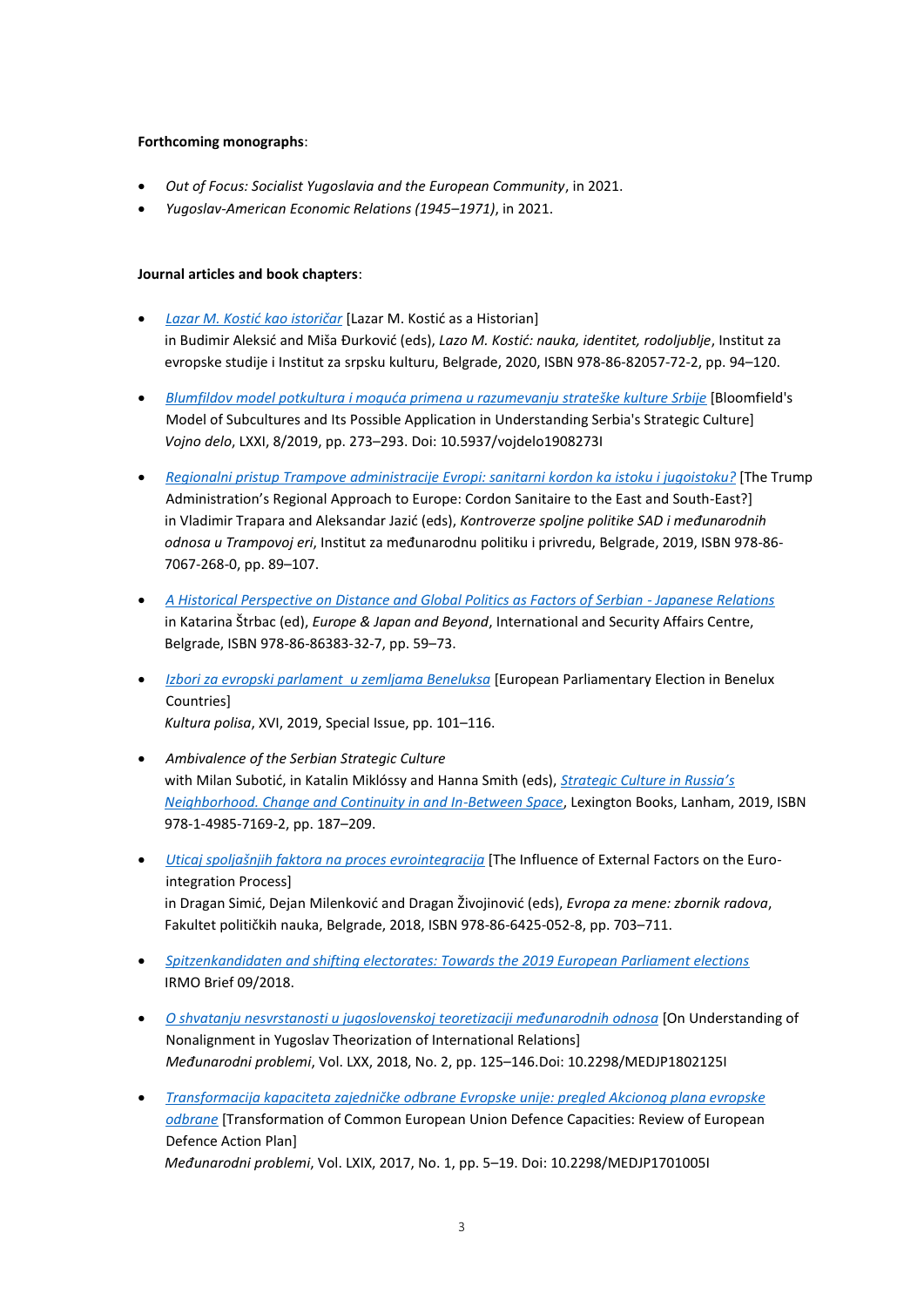- *Evropska odbrambena unija – nova ideja za integraciju odbrambenih kapaciteta Evropske unije* [European Defence Union – A New Idea for Integration of European Union's Defense Capacities+ in Miša Đurkovid and Milan Igrutinovid (eds), *Zajednička spoljna i [bezbednosna](https://drive.google.com/file/d/1ciYsKEjYtoMQTy-KKMKzEZA9E1owHwRZ/view?usp=sharing) politika Evropske unije: [aktuelni](https://drive.google.com/file/d/1ciYsKEjYtoMQTy-KKMKzEZA9E1owHwRZ/view?usp=sharing) izazovi*, Institut za evropske studije, Belgrade, 2016, pp. 110-125.
- *Jugoslovensko-francuski ekonomski [odnosi 50-ih godina 20. veka](https://drive.google.com/file/d/1FV5qZeQXcJJ3hpUbS_GAIktTOmoUrKey/view?usp=sharing)* [Yugoslav-French Economic Relations in 1950s] in Zoran Janjetovid (ed) *Istraživanja mladih saradnika INIS – Istorijska tribina, Vol. 2*, Institut za noviju istoriju Srbije, Belgrade, 2016, pp. 139–163.
- *The Endgame of Trieste Crisis (1953-1954) and European Security Dynamics*  in *Promýšlet [Evropu 20. století: Konflikty](https://www.muni.cz/vyzkum/publikace/1339549) beze zbraní*, Matice moravská, Brno, 2016, ISBN 978-80- 87709-10-8, pp. 155–172.
- *Šta posleTita – Američki stavovi o Jugoslaviji nakon Titove smrti* [What after Tito American Views on Yugoslavia After Tito's Death] in Milojko Budimir (ed), *Srbi u Hrvatskoj od konstitutivnog naroda do nacionalne manjine*, Udruženje Srba iz Hrvatske, Institut za političke studije, Belgrade, SKD Zora, Knin, 2015, pp. 337–352.
- *[Prilagođavanje](https://drive.google.com/file/d/1tIK9tgzoahvDRCO-JtOSk1LSUKbQnq64/view?usp=sharing) srpske spoljne politike spoljnoj politici Evropske unije* [Adaptation of Serbian Foreign Policy to the Foreign Policy of the European Union] *Kultura polisa*, Special Issue, 2014, pp. 73–87.
- *European Union's Sahel Strategy – [Context, Guidelines and Implementation](https://drive.google.com/file/d/1KGjihPS_zDUfd7tJQn4ZFZDtdU9PY-fy/view?usp=sharing) The Review of International Affairs*, Vol. LXV, No. 1155-1156, 2014, pp. 49–66.
- *Politika kao sudbina: prilog o pokušaju nabavke licence za mlazni borbeni avion od Francuske tokom 1950-ih godina* [Politics as Destiny: A Note on the Attempt of Purchasing a License for Combat Jet from France in 1950s] in Dragana Markovid (ed), *Sto godina srpskog vojnog [vazduhoplovstva: zbornik](https://www.vojnaknjizara.com/shop/sto-godina-srpskog-vojnog-vazduhoplovstva/) radova, knjiga 1*, Medija centar Odbrana, Belgrade, 2014, pp. 217–228.
- *U susret stogodišnjici 1914. – prilog o istoriografiji Prvog svetskog rata* [Towards the 1914 Centenary A Note on the Historiography of the First World War] in Milojko Budimir (ed), *Srpski narod od Sarajevskog atentata do Haškog tribunala*, Udruženje Srba iz Hrvatske, Belgrade, 2014, pp. 43–56.
- *Evolucija spolјno političkih i [bezbednosnih](https://drive.google.com/file/d/1SiNI3FX5lgJhpnpiqiG8FT2jVMFVwQw9/view?usp=sharing) institucija Evropske unije, 1950–2009* [The Evolution of Foreign Policy and Security Institutions of the European Union, 1950–2009] with Slobodan Zečević, *Kultura polisa*, No. 23, 2014, pp. 51-66.
- *Spolјna politika Evropske unije: potraga za optimalnom merom* [Foreign Policy of the European Union: A Search for the Optimal Measure] in Aleksandar Gajid and Milan Igrutinovid (eds.), *Kriza Evropske [unije: okviri, dometi, trendovi](https://drive.google.com/file/d/1W2PaAYuQniJ1Amvc6oKyveUrU3aCohlB/view?usp=sharing)*, Institut za evropske studije, Belgrade, 2013, pp. 185–200.
- *[EU, NATO and Global Power Dynamics: What Should Be in](https://drive.google.com/file/d/19tuqWXL1kQseqU_cHhA0Q9282V073Hvb/view?usp=sharing) Serbia's Focus?* with Goran Nikolid, *The Review of International Affairs*, Vol. LXIV, No.1150, April-June 2013, pp. 116– 133.
- *Zapadna Evropa i raspad Jugoslavije* [Western Europe and the Collapse of Yugoslavia] in *Građanski rat u Hrvatskoj*, *No. 9*, Udruženje Srba u Hrvatskoj, Belgrade, 2013, pp. 78–92.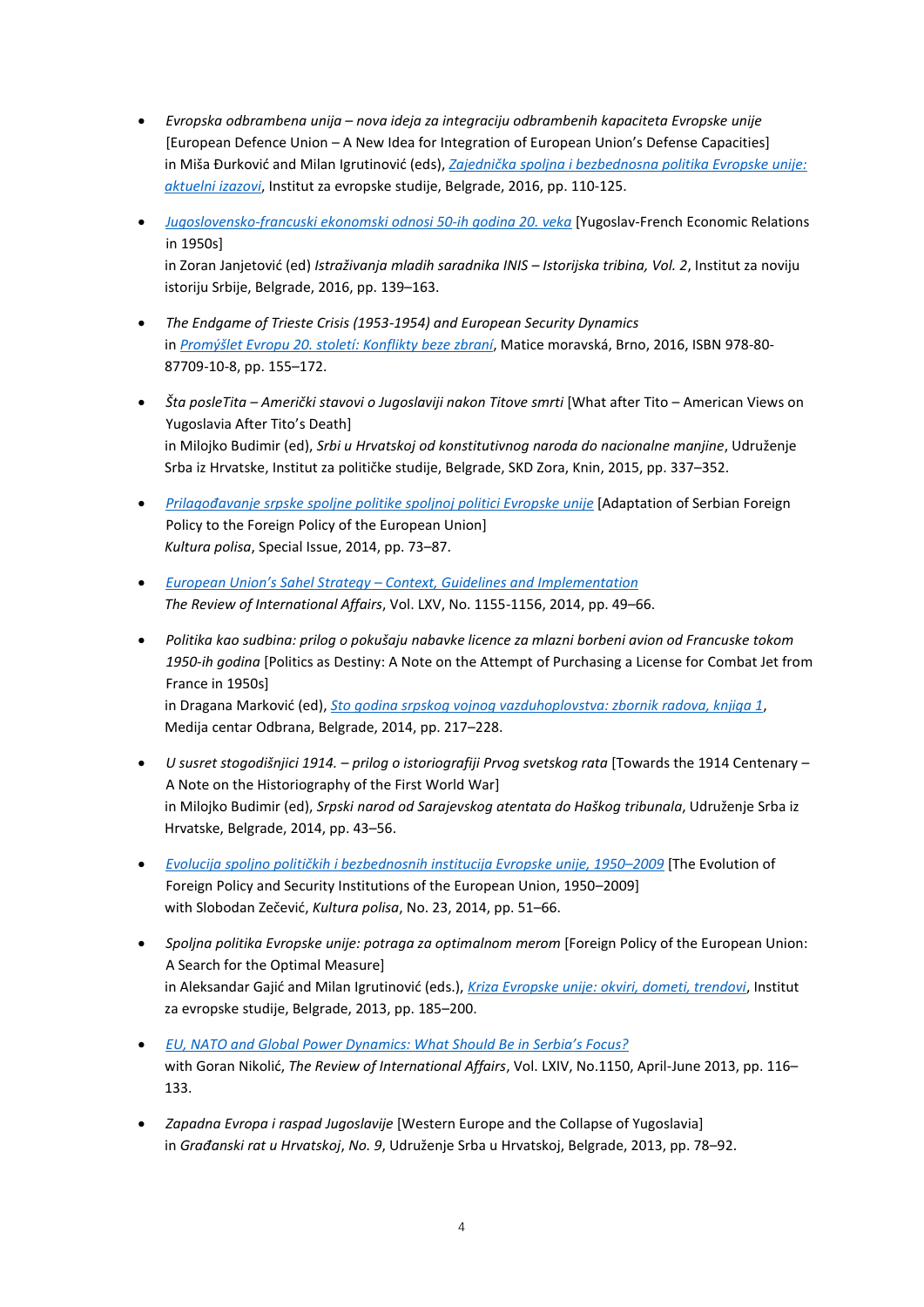- *Teorija [kompleksnosti](https://drive.google.com/file/d/1kLzWwsf0QBUwW6ARMPkFM5T2Wu-m940u/view?usp=sharing) i međunarodni odnosi* [Complexity Theory and International Relations] *Razlog/Ratio – godišnjak za evropsku filozofiju i teoriju društva*, 2010-2013, No. 7-9, pp. 145–159.
- *Globalni [položaj EU –](https://drive.google.com/file/d/1ne1m5yNg47sWOtp7szqDZT-X1Ortound/view?usp=sharing) ekonomski i politički aspekti* [Global Position of the European Union Economic and Political Aspects] with Goran Nikolid, *Nacionalni interes*, 2012, No. 3, pp. 171–195. Doi: 10.22182/ni.1532012.8
- **•** Bibliografija radova o Milanu Stojadinoviću [Bibliography on Milan Stojadinović] in Miša Đurkovid (ed) *Milan Stojadinovid: politika u vreme globalnih lomova*, Službeni glasnik, Centar za konzervativne studije, Belgrade, 2012, in. 283–290.
- *Pod plaštom Narodnog fronta: pitanje fašizma i antifašizma iz vizure KPJ sredinom 1930-ih godina* [Under the Cover of Popular Front: The Question of Fascism and Anti-fascism from the CPY View in the Middle of 1930s]

in *Građanski rat u Hrvatskoj*, *No. 8*,UdruženjeSrba u Hrvatskoj, Belgrade, 2012, pp. 54–65.

- *Evropska spolјna politika na dvostrukom koloseku promena: uticaj novih institucionalnih rešenja i pitanje aktuelne globalne uloge* [European Foreign Policy on the Dual Tracks of Change: The Influence of New Institutional Solutions and the Question of Current Global Role] *Pravo i društvo*, 2012, No. 1, pp. 27–40.
- **•** Okviri [strateške](https://drive.google.com/file/d/1aJWmorkcwR2WzPclc4QWoTcc389cEM8v/view?usp=sharing) kulture *Evropske unije* [Framework of European Union's Strategic Culture], *Međunarodna politika*, God. LXIII, No. 1146, 2012, pp. 85–99.
- *Život i smrt Evropske [odbrambene](https://drive.google.com/file/d/19H2aJY2O9WpRz3MkrErgHSpbq51J4Tap/view?usp=sharing) zajednice – pogled iz Beograda* [Life and Death of the European Defence Community] *Vojno-istorijski glasnik*, 2011, No. 2, pp. 101–124.

# REVIEWS AND CRITIQUES

- *Ekonomika političkih odluka: racionalizacija težnje ka zajedničkoj bezbednosnoj i odbrambenoj politici EU* [The Economy of Political Decisions: Rationalization of the Will for Common EU Security and Defence Policy] *Pravo i društvo*, Br. 2, 2012, pp. 181–186.
- *Mile Bjelajac, Gordana Krivokapid-Jovid: Prilozi iz naučne kritike – Srpska istoriografija i svet* [Mile Bjelajac and Gordana Krivokapić-Jović: Contributions on Scientific Critique - Serbian Historiography and the World] *Pravo i društvo*, Br. 3/4, 2011, pp. 251–254.
- *Američki Hladni rat – nesigurnost kao pokretač, osvrt na knjigu Campbell Craig and Fredrik Logevall, America's Cold War: The Politics of Insecurity, The Belknap Press of Harvard University Press, London, 2009* [American Cold War – Insecurity as a Trigger] *Pravo i društvo*, Br. 2, 2011, pp. 241–252.
- *Laganje u međunarodnim odnosima: kako, zašto i koliko često?, osvrt na knjigu John Mearsheimer, Why Leaders Lie: The Truth about Lying in International Politics, Oxford University Press, New York, 2011* [Lying in International Relations: How, Why and How Often?] *Pravo i društvo*, Br. 1, 2011, pp. 293–300.
- Peer review for academic journals *[Vojno](http://www.vojnodelo.mod.gov.rs/) delo* [Military Work], *[Međunarodni](https://www.diplomacy.bg.ac.rs/casopisi/medjunarodni-problemi/) problemi* [International Problems], *[Kultura](https://kpolisa.com/) polisa* [Culture of Polis], *[Godišnjak](https://www.fpn.bg.ac.rs/godisnjak-fakulteta-politickih-nauka) Fakulteta političkih nauka* [Yearbook of the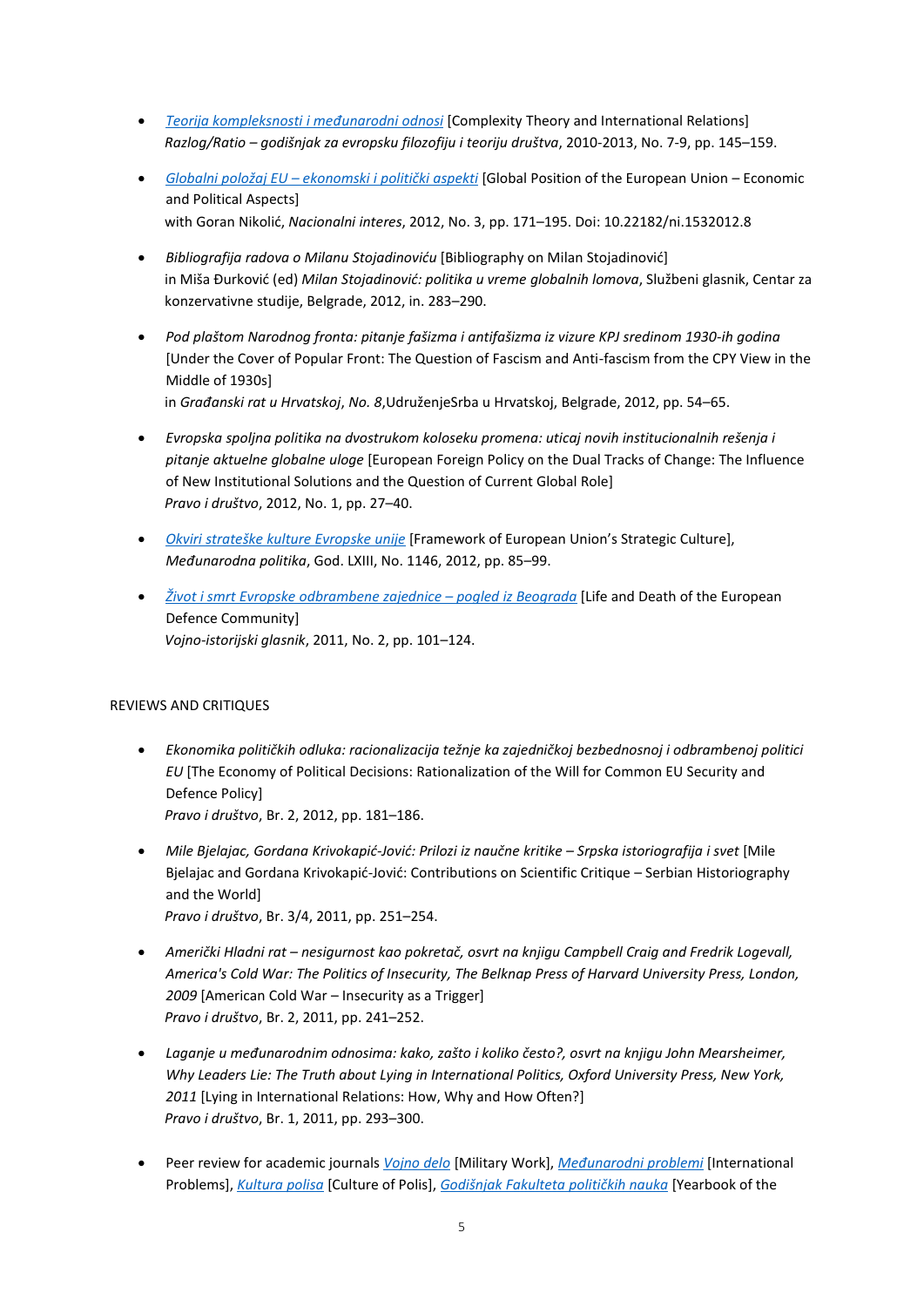Faculty of Political Sciences], *Zbornik radova Filozofskog [fakulteta u Prištini](http://en.fifa.pr.ac.rs/publications/journal/)* [Collection of Papers of the Faculty of Philosophy in Priština]. He was a reviewer for monographs by Igor Novaković, *[Stalna](http://www.ies.rs/en/igor-novakovic-permanent-neutrality-europe/) [neutralnost u Evropi u posthladnoratovskom](http://www.ies.rs/en/igor-novakovic-permanent-neutrality-europe/) periodu* [Permanent Neutrality in Europe in the Post-Cold War Period], Institut za evropske studije, Belgrade, 2018, and Momčilo Diklid, *Serb People in Avnoj Croatia: How Did the People Disappear*, Institut za evropske studije, Belgrade, 2019; and for the forthcoming edited volume by Irina Milutinovid (ed), *Medijska politika i evrointegracije* [Media Politics and Euro-integrations], Institut za evropske studije i Hanns-Seidel Stiftung, Belgrade, 2020.

- Reviewer for the project *Serbia in the Crossroads between the West and the East*, by the European Policy Centre, Belgrade, 2020.
- Reviewer for the project *Chapters 30 and 31 Research Program*, by the ISAC Fund, Belgrade, 2020.

## RECENT CONFERENCES AND LECTURES

- o *CFSP and the Global Pandemic: Impact on Serbia and Europe* The International and Security Affairs Centre – ISAC Fund, 6th Annual Conference, 15-16 December 2020.
- o "Evropska unija unutrašnji i spoljašnji izazovi" [European Union Internal and External Challenges] *Međunarodni odnosi u doba korone* Institute for European Studies online conference, 4 June 2020.
- o "EU Western Balkans Dynamics: Serbia's Role and Perspective" *Regional cooperation and EU accession in the Balkans: prospects and challenges* National University of Public Service, Budapest, 12 December 2019.
- o "NATO's Enlargement in the Balkans: Logic, Issues and the Prospects" *Serbia's Security Cooperation with Bulgaria, Greece and Romania in the European Integration Context* Institute for European Studies and Hanns Seidel Stiftung, Belgrade, 28 November 2019.
- o "Foreign Affairs of the Western Balkans: Dancing Around the Uneven EU Perspective" *Re-thinking Turkish Foreign Policy in the Western Balkans* Heinrich Böll Stiftung, ISAC Fond, IFRI, Alsharq Forum, Belgrade, 6–7 November 2019.
- o "Regional Cooperation and the EU Enlargement" *European Academy* Albanian Institute for International Studies, Tirana, 2–5 October 2019.
- o "EU's Enlargement Policies Chances and Obstacles for Regional Cooperation A View from Serbia" *Croatia's Upcoming EU Presidency – A Catalyst for South East Europe* 39<sup>th</sup> Workshop of the PfP Consortium Study Group, Split, 26–29 September 2019.
- o "Laza M. Kostid kao istoričar" [Laza M. Kostic as a Historian] *Naučno nasleđe Laza M. Kostida* Serbian Orthodox Church Parish Krtoli, Tivat, 26 August 2019.
- o "Prospects for European Union's Strategic Autonomy" *Strategic Currents 2019: European Parliament Elections and the Future of Europe* Institute of Social Studies, Belgrade, 14 June 2019.
- o *European Security after the End of the Cold War* European Center for Peace and Development, Belgrade, 19 May 2019.